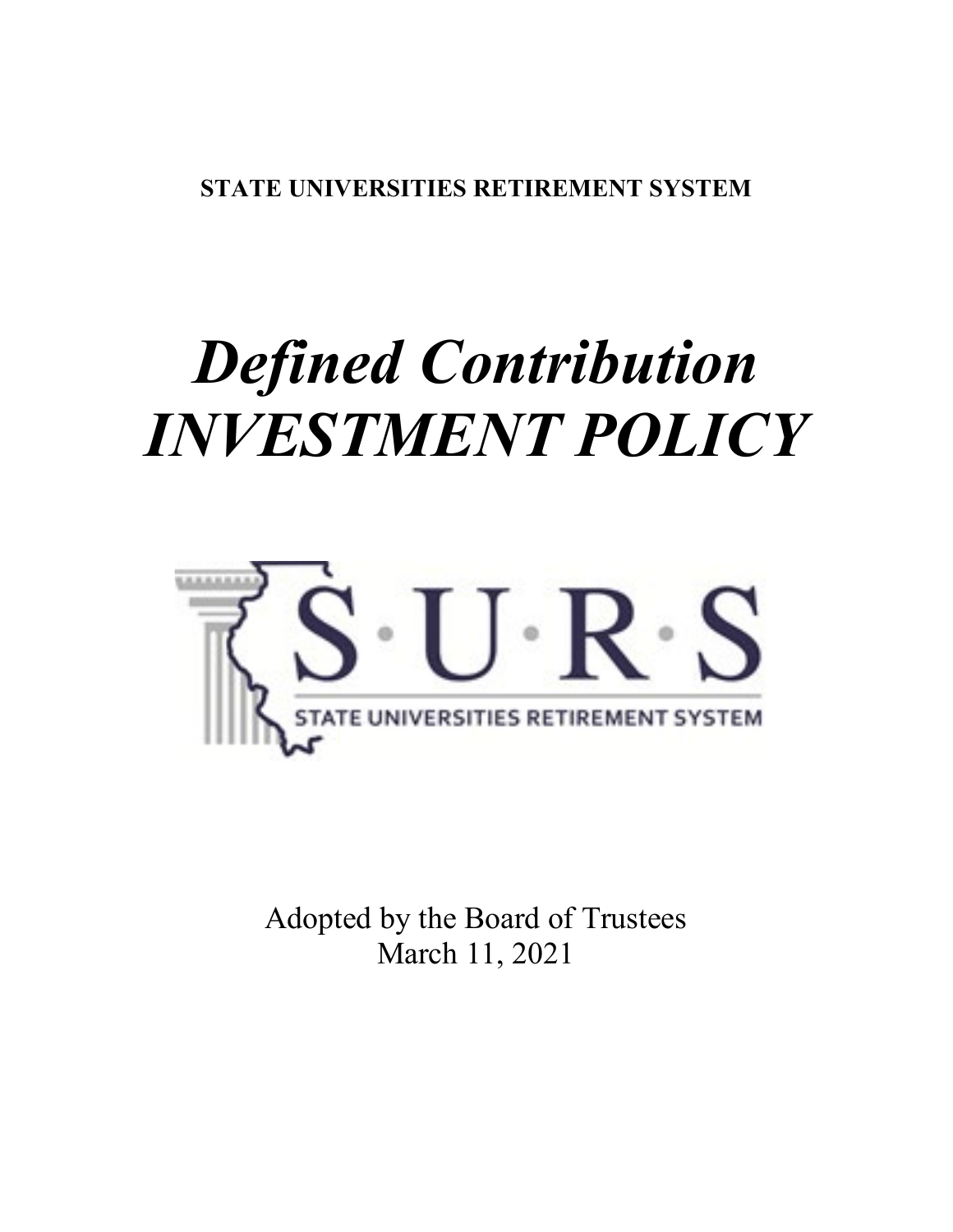

# **Defined Contribution INVESTMENT POLICY**

# *Table of Contents*

| <b>Section</b> |  | Page No. | <b>Description</b>                                            |
|----------------|--|----------|---------------------------------------------------------------|
|                |  | 3        | <b>Statement of Purpose of the Defined Contribution Plans</b> |
| $\mathbf{I}$   |  | 3        | <b>Statement of Purpose of the Investment Policy</b>          |
| 3<br>Ш         |  |          | <b>Specification of Responsibilities</b>                      |
|                |  |          | <b>Board of Trustees</b>                                      |
|                |  |          | Investment Committee                                          |
|                |  |          | <b>Executive Director</b>                                     |
|                |  |          | RSP Manager and Benefits Staff<br>٠                           |
|                |  |          | General Counsel's Office                                      |
|                |  |          | Internal Investment Staff                                     |
|                |  |          | External Investment Consultant(s)<br>٠                        |
|                |  |          | Recordkeeper                                                  |
|                |  |          | <b>External Counsel</b>                                       |
|                |  |          | <b>Auditors and Consultants</b>                               |
|                |  |          | Participants                                                  |
| IV             |  |          | <b>Investment Objectives</b>                                  |
| V              |  | 7        | <b>Investment Option Selection</b>                            |
| VI             |  | 9        | <b>Investment Option Monitoring</b>                           |
| VII            |  | 11       | <b>Investment Option Termination</b>                          |
| VIII           |  | 12       | <b>Coordination with the Plan Document</b>                    |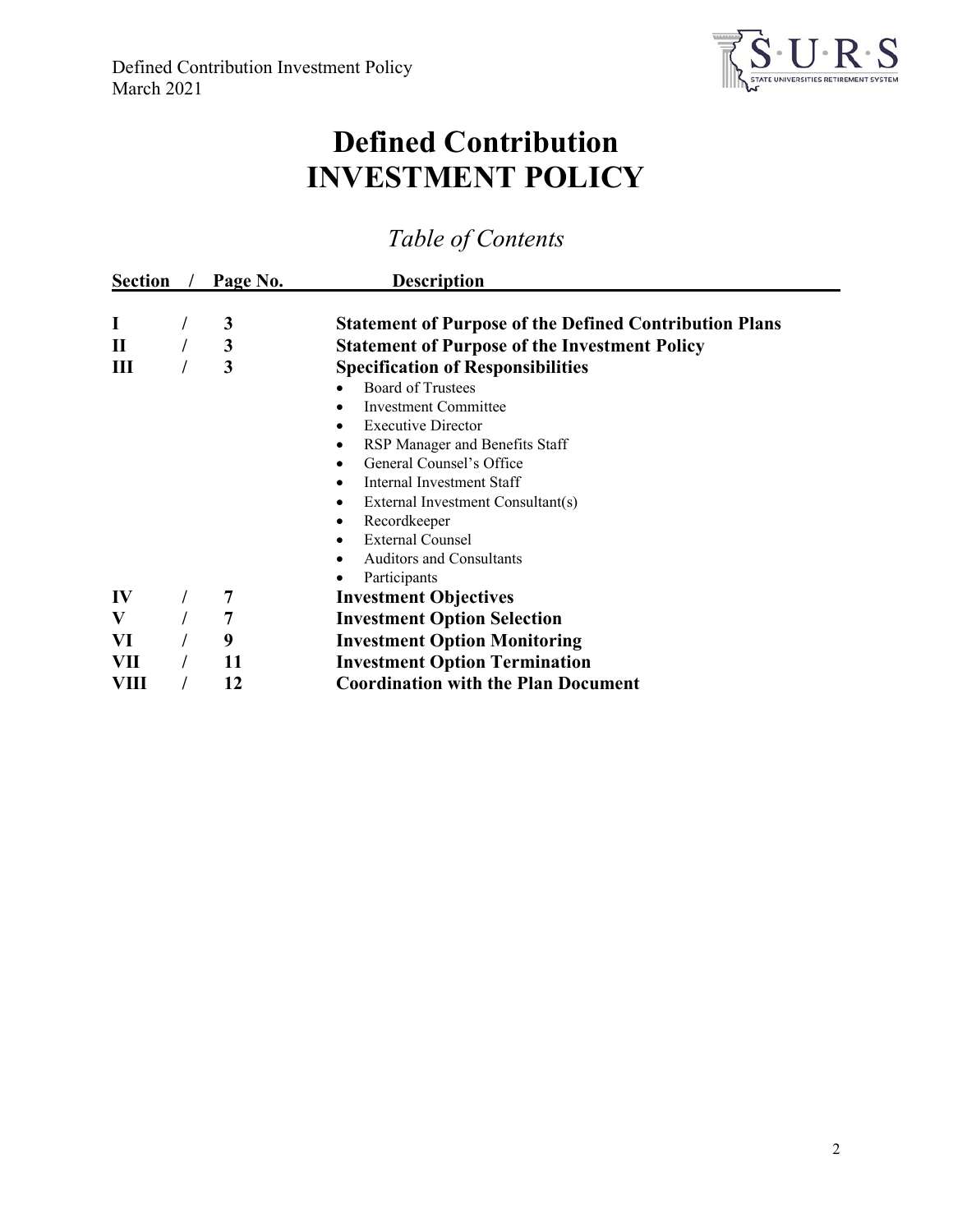

# **I. Statement of Purpose of the Defined Contribution Plans**

The purpose of the State Universities Retirement System (SURS) Retirement Savings Plan (RSP) is to provide eligible employees with long-term accumulation of retirement savings in individual participant accounts through employee contributions and employer contributions as well as earnings. The purpose of the Deferred Compensation Plan (DCP) is to provide eligible employees with supplemental retirement savings in individual participant accounts through employee contributions, optional employer contributions and earnings.

# **II. Statement of Purpose of the Investment Policy**

The purpose of this statement is to establish the investment policy for the management of the assets of the RSP and DCP. SURS Board of Trustees may modify this statement, in whole or in part, at any time. The Board may provide supplemental guidelines for each investment option included in the plan.

It is the intention of the Board of Trustees that assets of the RSP and DCP shall be maintained in compliance with all applicable state and federal laws. Practices in this regard include, but are not limited to, the following:

- Investment alternatives shall be selected with the care, skill and diligence that would be applied by a prudent professional investor, acting in a like capacity and knowledgeable in the investment of retirement funds (Prudent Person Standard),
- All transactions undertaken on behalf of the RSP and DCP shall be for the sole interest of participants and beneficiaries (Exclusive Benefit), and
- Participants will be provided the opportunity to obtain sufficient information to make informed decisions with regard to the investment alternatives available under the RSP and DCP.

# **III. Specification of Responsibilities**

## **Board of Trustees**

The Board of Trustees is responsible for the selection, retention, monitoring, and termination of the investment options, including the default investment option(s), the recordkeeper of the RSP and DCP, and the external investment consultant and for establishing and maintaining the Defined Contribution Plan Investment Policy. The Board and/or the Investment Committee takes action after considering recommendations made by Staff or consultants.

Trustees shall carry out their functions solely in the interest of the members and benefit recipients and for the exclusive purpose of providing benefits and defraying reasonable expenses incurred in performing such duties, as required by law. The Trustees shall act in accordance with the provisions of State Statute and with the care, skill, prudence and diligence in light of the circumstances then prevailing that a prudent person acting in a like capacity and familiar with such matters would use in the conduct of an enterprise of a like character and with like aims by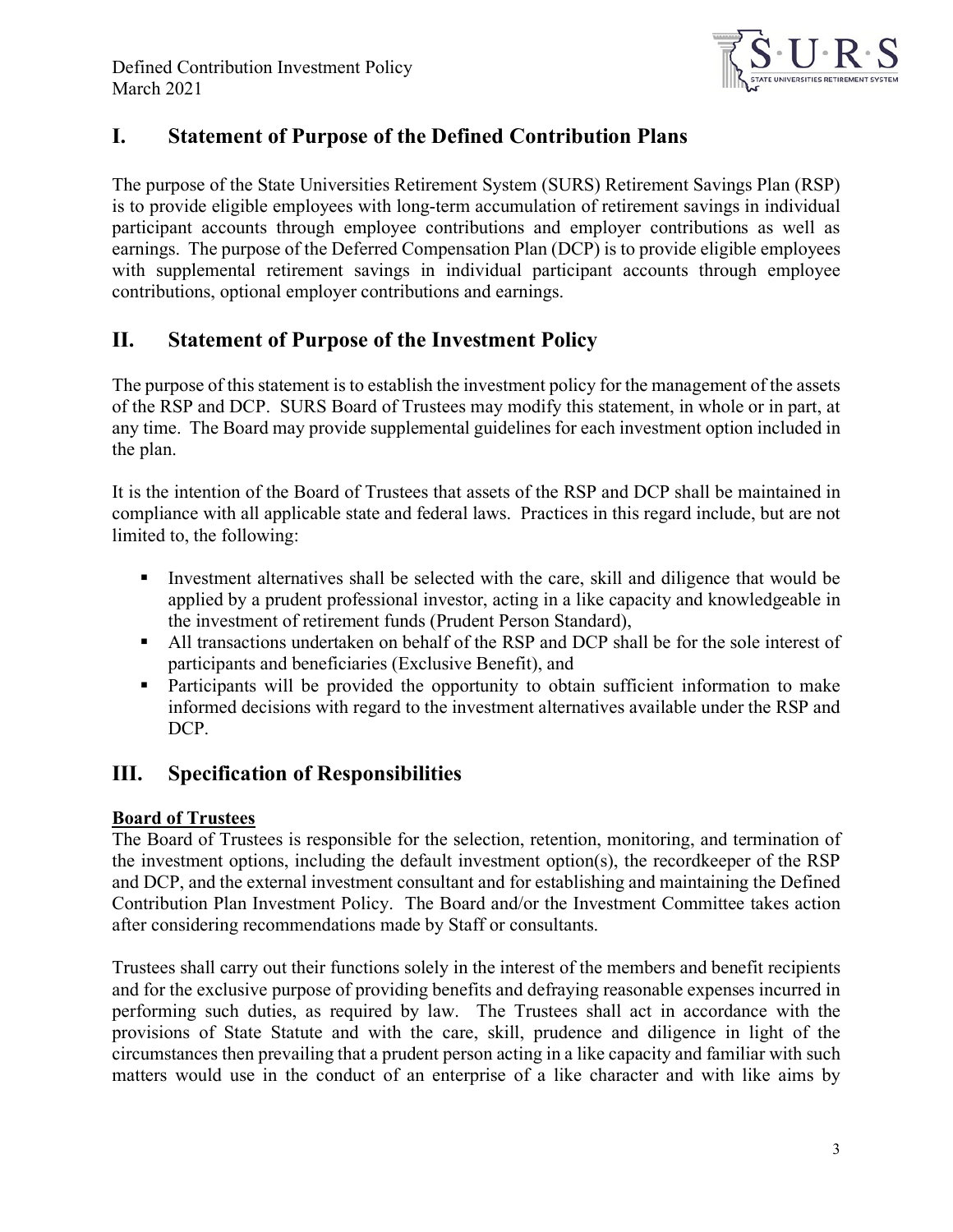

diversifying the available RSP and DCP investment options of SURS so as to minimize the risk of participant large losses, unless in light of such circumstances it is clearly prudent not to do so.

All members of the Board of Trustees shall be indemnified and held harmless by SURS for any reasonable cost or expenses incurred as a result of any actual or threatened litigation or administrative proceeding arising out of the performance of the Board member's duties in accordance with 40 ILCS 5/1-107. No member of the Board of Trustees may participate in deliberations or vote on any matter before the Board which will, or is likely to, result in direct, measurable gain to the Board member, to the Board member's immediate family members, or to that Board member's employer. Notwithstanding the foregoing, if a member of the Board of Trustees or such Board member's immediate family member is a participant in the RSP and/or DCP, the Board member would not be excluded from participating in deliberations or vote on any matter before the Board that would result in direct benefit to the Board member or the Board member's immediate family member solely by virtue of such person's participation in the RSP or DCP, provided that such person would benefit in a fashion equal to any other participant in the Plans.

#### **Investment Committee**

The Investment Committee (the Committee) shall be comprised of all of the members of the Board, and shall be empowered to act as the Board with respect to the broad range of issues covered by this policy, including, but not limited to, the following:

- the selection, retention, monitoring, and termination of the investment options,
- the selection, retention, monitoring, and termination of the annuity providers,
- the selection, retention, monitoring, and termination of the recordkeeper, and
- the establishment and maintenance of the Defined Contribution Plan Investment Policy.

#### **Executive Director**

The Executive Director, in connection with such person's duties regarding this investment policy, shall be responsible for the following, among other things:

- execution of agreements, amendments or other contracts with Board-approved providers, with a report provided to the Committee at the next regularly scheduled meeting,
- monitoring of the performance of approved investment options,
- communicating with the Board, its Officers and Committee Chair(s), and
- studying, recommending and implementing policy and operational procedures that will enhance the defined contribution program.

Employees of SURS shall be indemnified and held harmless by SURS for actions within the scope of their employment, pursuant to 40 ILCS 5/1-107 and 108. This indemnification extends to former employees for actions within the scope of their employment at the time of employment.

In fulfilling these investment responsibilities, the Executive Director relies heavily on the following internal staff and the consultant.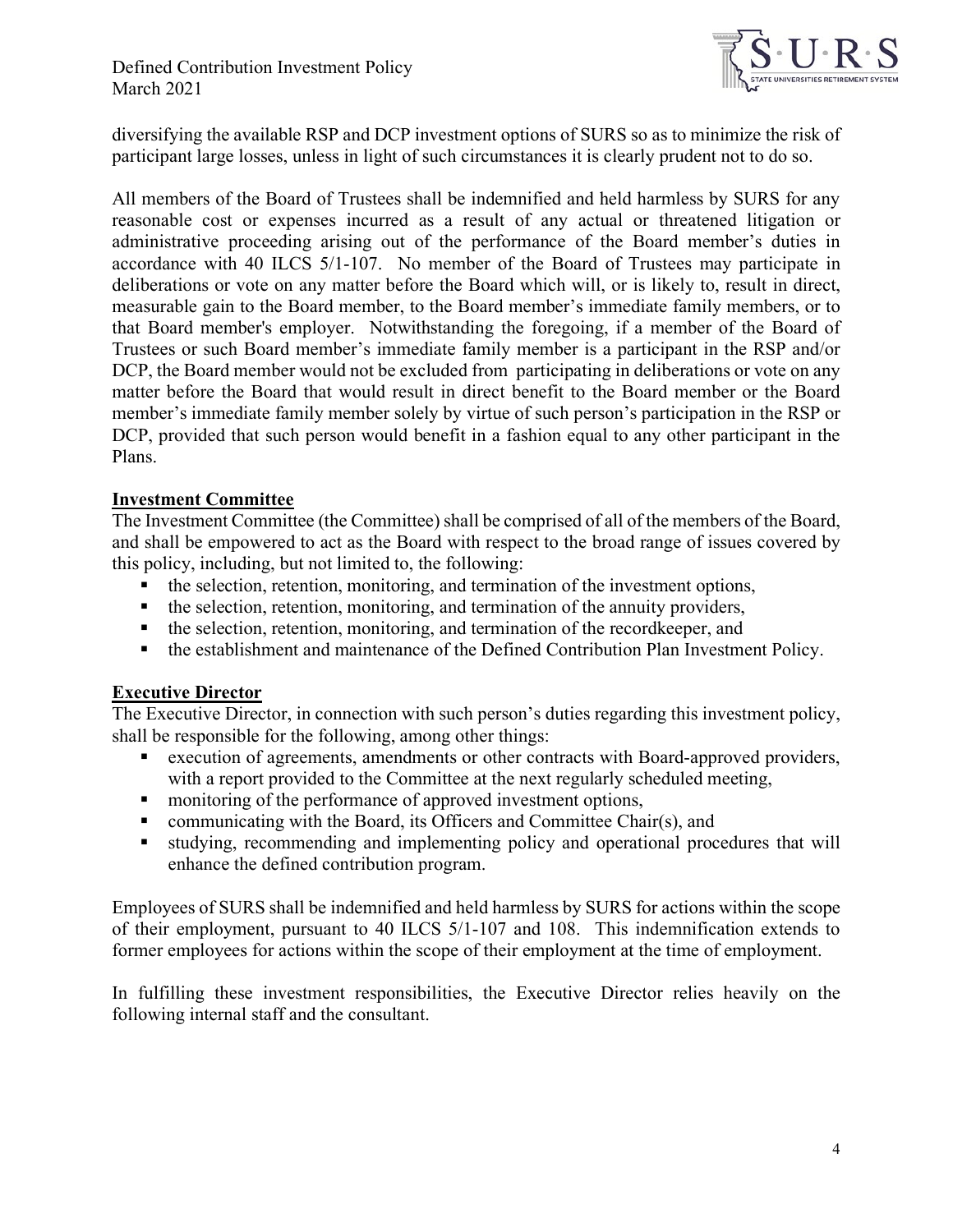

#### **RSP Manager and Benefits Staff**

The RSP Manager and benefits staff report directly to the Chief Benefits Officer (CBO) who in turn reports to the Executive Director. The CBO, RSP Manager and benefits staff are responsible for administration, education and communication related to the RSP and DCP.

Responsibilities delegated to the RSP Manager and benefits staff may include, but are not limited to, the following topics:

- versight of the RSP and DCP,
- acting as a liaison between SURS and the record keeper,
- acting as a liaison between SURS and the annuity provider,
- **•** completing daily administrative duties,
- recommending revisions to recordkeeper agreements with concurrence from the General Counsel required,
- **Peroviding plan education, communication and customer-service related functions, and**
- conducting administrative due diligence.

#### **General Counsel's Office**

The role of the General Counsel's office is to oversee internal and external legal services provided to SURS in connection with this investment policy and to ensure compliance with all applicable legal requirements.

#### **Internal Investment Staff**

The internal Investment Staff reports directly to the Chief Investment Officer (CIO) who in turn reports to the Executive Director. The internal Investment Staff provides internal investment management and/or consulting services to the Board and Executive Director. In the course of the CIO's normal functions, the CIO will work directly with the Board, Investment Committee and its Chair(s). The frequency and content of reports to the Board are based on the requirements of the Defined Contribution Policy Statement as well as the directives from the Board and/or its Investment Committee.

The primary functions delegated by the Board to internal Investment Staff include, but are not limited to, the following topics:

- implementing the decisions of the Board regarding hiring and termination of the recordkeeper and investment options,
- oversight of the RSP and DCP investment programs, including conducting due diligence and providing recommendations in the selection and termination of the recordkeeper and investment options,
- providing technical advice in the selection and monitoring of the recordkeeper and investment options,
- recommending revisions to recordkeeper agreements with concurrence from the General Counsel required,
- reviewing and drafting recommendations to the Defined Contribution Investment Policy regularly,
- monitoring compliance with Board-approved policies for investment options,
- **n** monitoring performance and asset allocation reports,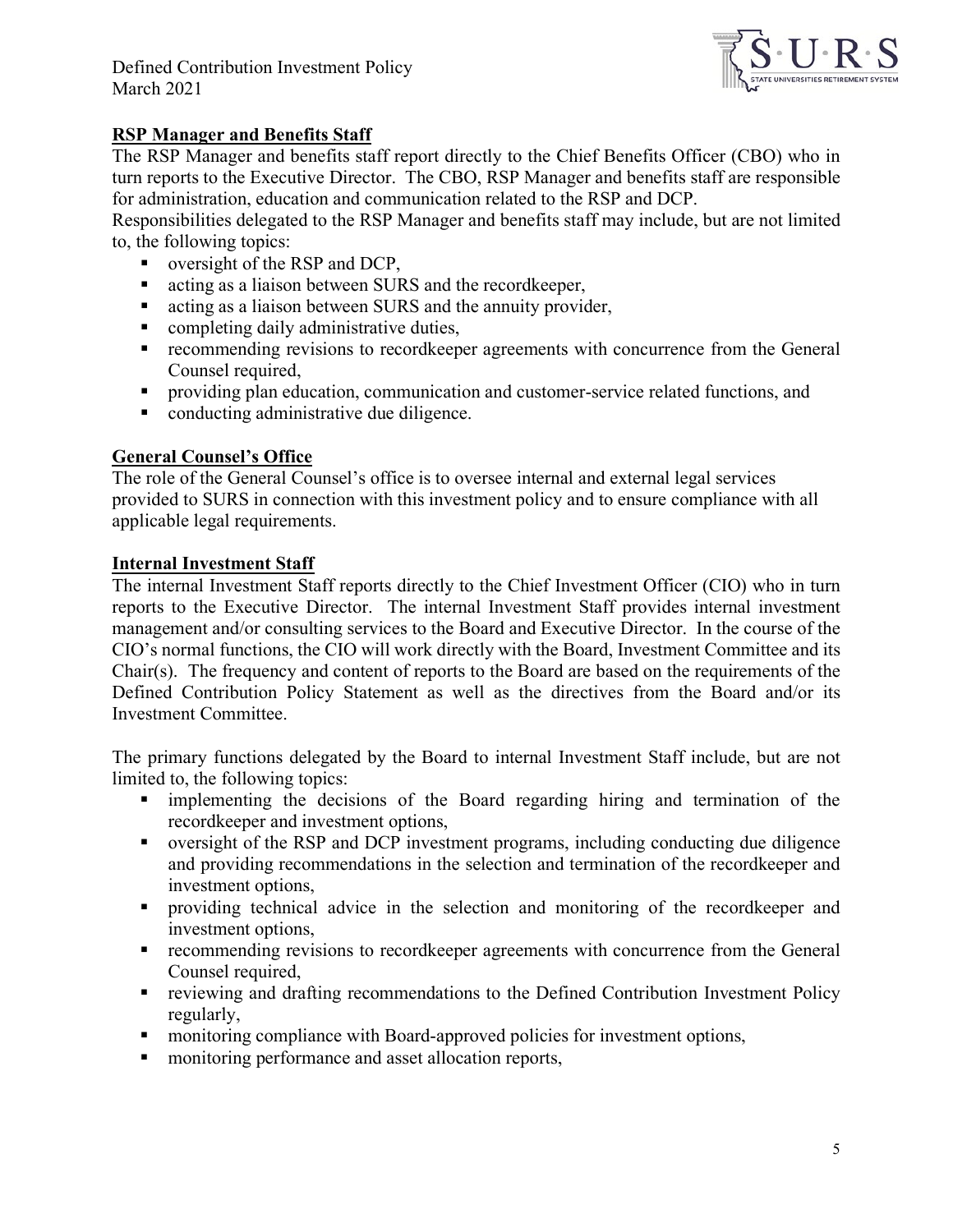

- responding to inquiries from various parties concerning the RSP and DCP investment options in accordance with SURS communication policies,
- completing other administrative duties related to the RSP and DCP investment program, and
- serving as a liaison to the defined contribution community.

SURS Staff will collaborate, as necessary, with the process of providing recommendations in the selection of investment options and providers for, and monitoring and operations of, the Defined Contribution Plan. SURS Staff has the responsibility to implement the Board decisions through negotiation, execution and enforcement of the recordkeeper agreement. All recordkeeper agreements and amendments thereto must be executed by the Executive Director or the Executive Director's designee.

Staff also works closely with the consultant. Recommendations to the Investment Committee will generally be developed jointly by the Staff and the consultant with advice to the Chair(s).

#### **External Investment Consultant(s)**

The Board shall generally have under contract an investment advisor who is a paid, professional consultant and who is qualified to provide the Board with investment advice by academic and professional training and experience and is considered an expert in the field of investment and finance. The consultant's relationship with the Board shall be that of a fiduciary under 40 ILCS 5/1-101.2.

The consultant is hired by and reports directly to the Board of Trustees. The consultant's duty is to work with the Board, Investment Committee and its Chair(s), and Staff in the management of the RSP and DCP investment process. This includes regular meetings with the Board to provide an independent perspective on the RSP's and DCP's goals, structure, performance, recordkeeper, and annuity provider. In the course of the consultant's normal functions, the consultant will work directly with the Staff to review performance and make recommendations to the Board as appropriate. The consultant will assist Staff and the Committee with recordkeeper, annuity provider, and investment option selection and discuss the impact of material changes taking place within any current provider's organization. The consultant may also provide fiduciary education to inform the Board and Staff regarding significant trends in the defined contribution industry.

#### **Recordkeeper**

A recordkeeper will be selected to offer investment options recommended by SURS Staff and External Investment Consultant and approved by the Board of Trustees to fulfill the investment objectives of the RSP and DCP. The recordkeeper's responsibilities, as outlined in the contract for services, may include, but are not limited to, the following topics:

- ability to recordkeep a broad platform of possible investment options,
- maintaining and updating individual account balances as well as information regarding plan contributions, withdrawals and distributions,
- safekeeping of securities,
- settlement of trades,
- collection of income,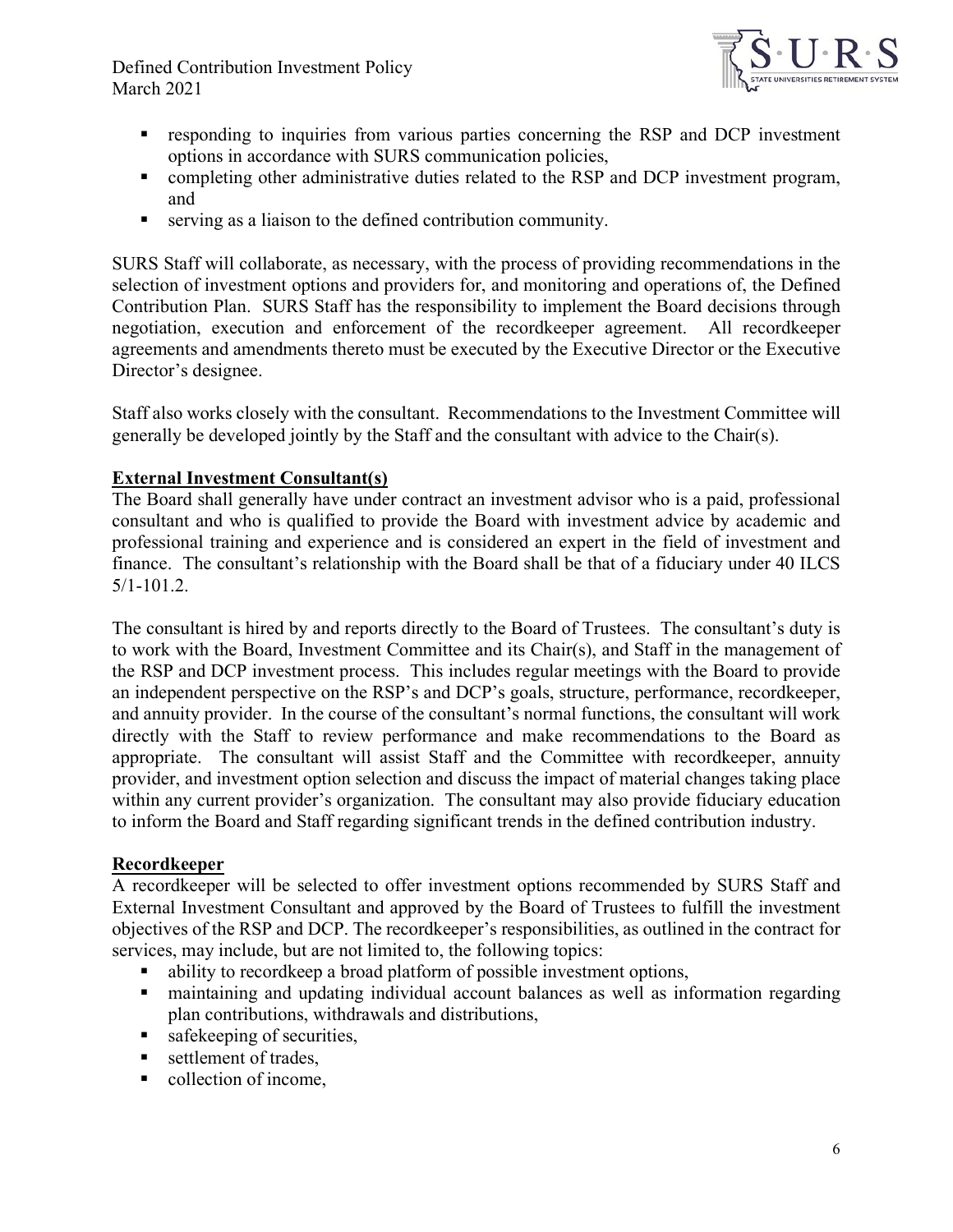

- **•** reporting of investment results on a regular basis,
- administrative reporting, and
- **Peroviding information to participants regarding RSP and DCP investment options.**

#### **External Counsel**

External counsel may be retained to provide legal services in connection with the review and negotiation of agreements, where specialized experience is required or where General Counsel resources are unavailable.

#### **Auditors and Consultants**

SURS may retain providers who conduct fiduciary or conflict-of-interest auditing and/or monitoring services where specialized experience is required to audit and/or monitor fiduciary duties, data confidentiality, cross-selling, prohibited transactions, and other activities where conflict-of-interest issues may arise regarding any provider that services the RSP and/or the DCP.

#### **Participants**

Participants are responsible for the allocation of their assets among the investment options of the RSP and DCP. Participants and beneficiaries alone bear the risks and reap the rewards of investment results from the options and asset allocations that they select.

# **IV. Investment Objectives**

The objective of the Board of Trustees is to offer a sufficient range of investment options to allow participants to diversify their assets in the RSP and DCP and construct portfolios that reasonably span the risk/return spectrum. The overriding consideration with respect to all decisions is that they shall be made solely in the best interest of participants and beneficiaries. The RSP and DCP investment options will be selected to:

- **Maximize return within reasonable and prudent levels of risk,**
- Provide returns comparable to those of similar investment options,
- **Provide exposure to a diversified range of investment opportunities in various asset** classes,
- **Provide cost-efficient investment options as measured by the expense ratio, and**
- Provide lifetime income option(s) that would allow participants to qualify for retiree healthcare, if eligible.

## **V. Investment Option Selection**

The RSP and DCP investment options should allow participants to construct portfolios consistent with their unique individual circumstances, goals, time horizons and tolerance for risk. In that regard, the RSP and DCP programs may offer investment options including, but not limited to, each of the following categories:

- Lifetime Income
- Target Date Funds/Asset Allocation Funds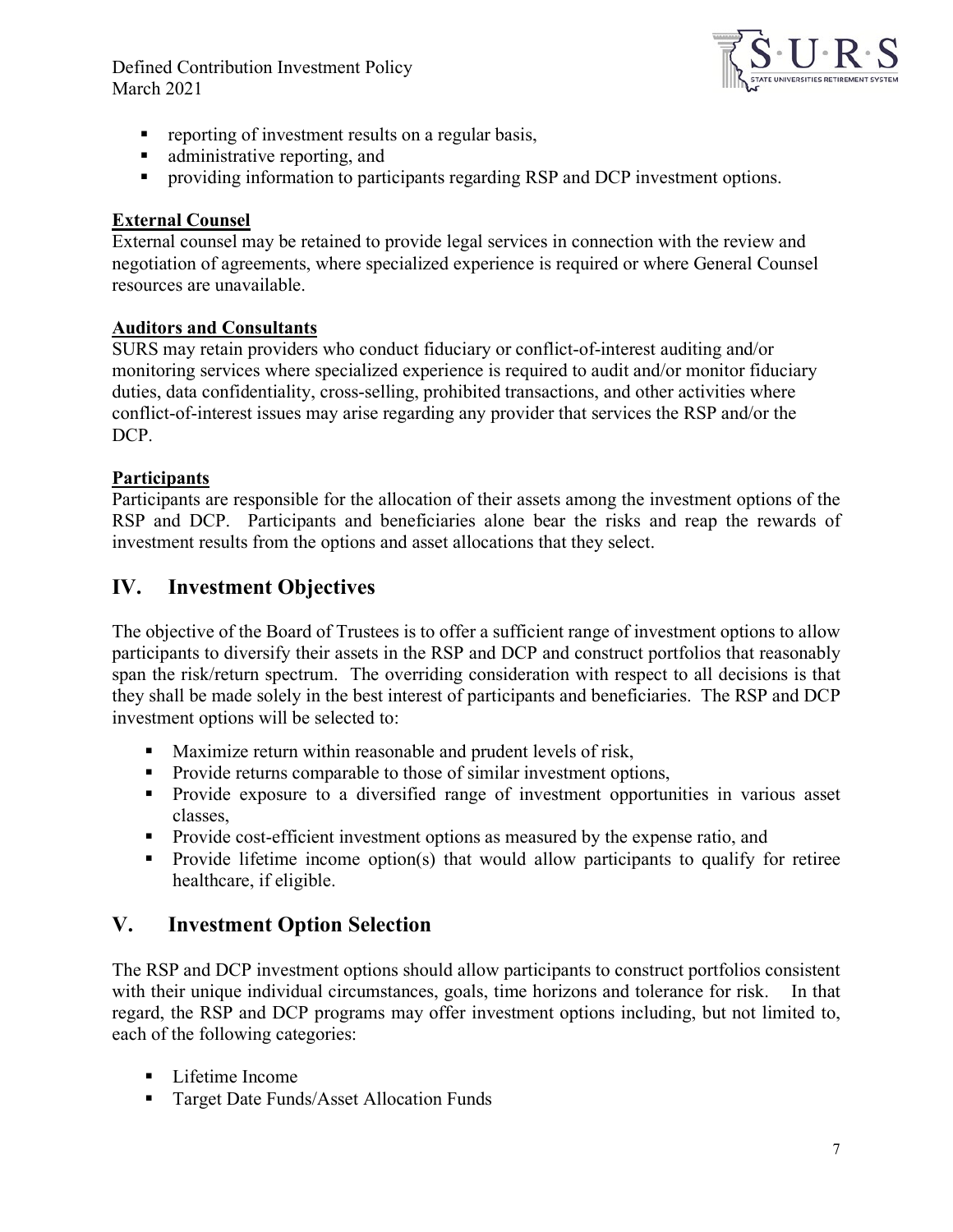

- Stability of Principal
- Core and Diversifying Fixed Income
- U.S. Equity
- Non-U.S. Equity
- **Global Equity**
- Real Estate
- **Environmental, Social, Governance (ESG Funds)**

Within these categories, the types of options may include active or passive investment options, low- to high-risk options and specialized styles of investment management. The Committee may utilize mutual funds, collective investment funds, and/or various investment vehicles for the investment options. The Committee may also consider the use of custom investment options and/or white-label funds. Investment options may vary over time based on participant needs and options offered in the marketplace. The number of investment options available should be managed to provide sufficient choice without overwhelming members with too many options. SURS prohibits any form of payment from any provider or provider of investment products in consideration of its inclusion in the RSP or DCP.

#### **Selection of Investment Option(s)**

In selecting investment options for the Plan(s), the Committee shall take into account some or all of the following criteria, as the Committee deems appropriate:

- **Performance should be reasonable when compared to the median return for an appropriate,** style-specific benchmark and/or peer group over a specified time period;
- Risk measures, including risk-adjusted return, should be reasonable when compared to the risk measures for an appropriate, style-specific benchmark and/or peer group over a specified time period;
- The investment option should demonstrate adherence to the stated investment objective; and
- Fees should be competitive compared to similar investments.

#### **Selection of Target Date Funds**

Understanding that target date suites vary widely, the following steps may be used as general guidelines in the selection process:

- Consider what the primary objective is in relation to risk management whether 1) minimizing equity market risk just before retirement is desired because of market volatility; 2) minimizing interest rate risk just before retirement associated with securing lifetime income; or 3) maximizing return is more important due to longevity risk.
- Consider participant demographics in order to help define overall risk tolerance. Factors that may be considered are average age of population, average age at which population retires, overall investment knowledge, current plan usage of target date, hybrid funds, or asset allocation suites, and participant behavior at retirement,
- Review asset class diversification,
- Review fees and expenses in comparison to averages and as related to overall plan cost, and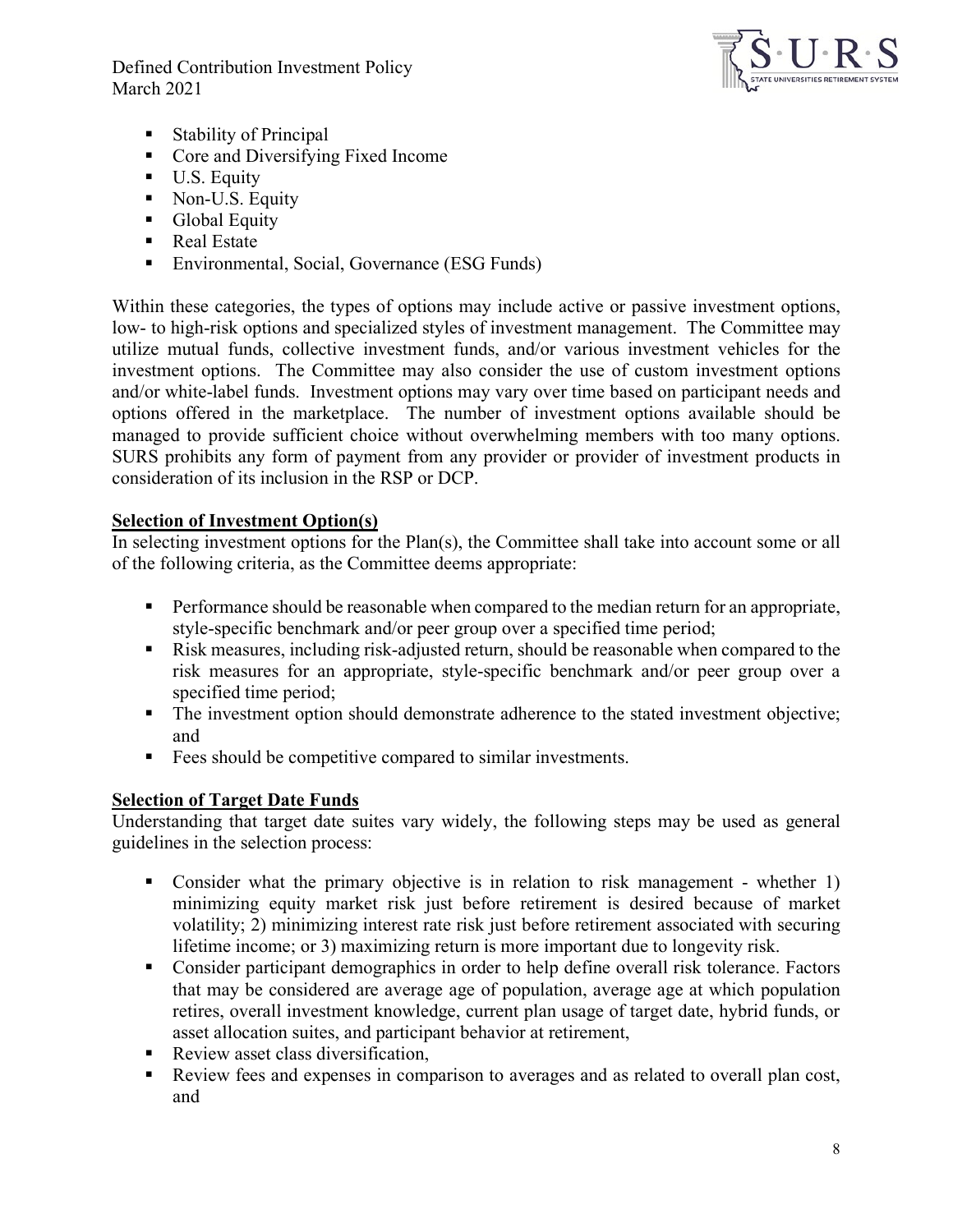

**Compare performance relative to other target date funds with similar objectives.** 

#### **Selection of Fixed Interest/Stable Value Options**

In selecting any fixed interest/stable value option, the Committee may take into account some or all of the following criteria, as the Committee deems appropriate in its sole discretion (should the Committee choose to offer such an option):

- Financial strength ratings of the guarantor provided by the major ratings agencies,
- Interest rate history and minimum guaranteed contract rate,
- Contract liquidity provisions,
- Current and historical market to book value ratio (stable value funds only), and
- Comparison between fixed interest accounts (i.e., those backed by general assets) and stable value accounts (i.e., those backed by separate account).

#### **Selection of the Default Investment Options**

The Committee is authorized to designate the RSP and DCP default investment options (i.e., the options into which contributions will be directed on behalf of participants who fail to make affirmative investment elections). In so doing, the Committee will apply the general selection and monitoring principles described in this investment policy.

## **VI. Investment Option Monitoring**

The investment options will be reviewed, net of all fees, and compared to reasonable benchmarks on a regular basis. While frequent change is neither expected nor desirable, the process of monitoring investment performance relative to specified guidelines is necessary and ongoing.

A review of each investment option shall be conducted regularly. A review of any available fee reductions will also be conducted periodically. If the Staff or consultant have significant concerns about a provider, the Staff or consultant will communicate to the Investment Committee and a course of action may be determined and initiated. Unusual, notable or extraordinary events should be communicated by the provider immediately to the Staff, consultant and representatives of the Board of Trustees. Examples of such events may include portfolio manager or team departure, violation of investment guidelines, material litigation against the firm, or material changes in firm ownership structure, or announcements thereof.

If overall satisfaction with the investment option is acceptable, no action is required. If areas of dissatisfaction exist, the investment provider and the Board of Trustees may take steps to remedy the deficiency depending on the resulting area of underperformance. If over a reasonable period, the investment provider is unable to resolve the issue, termination may result.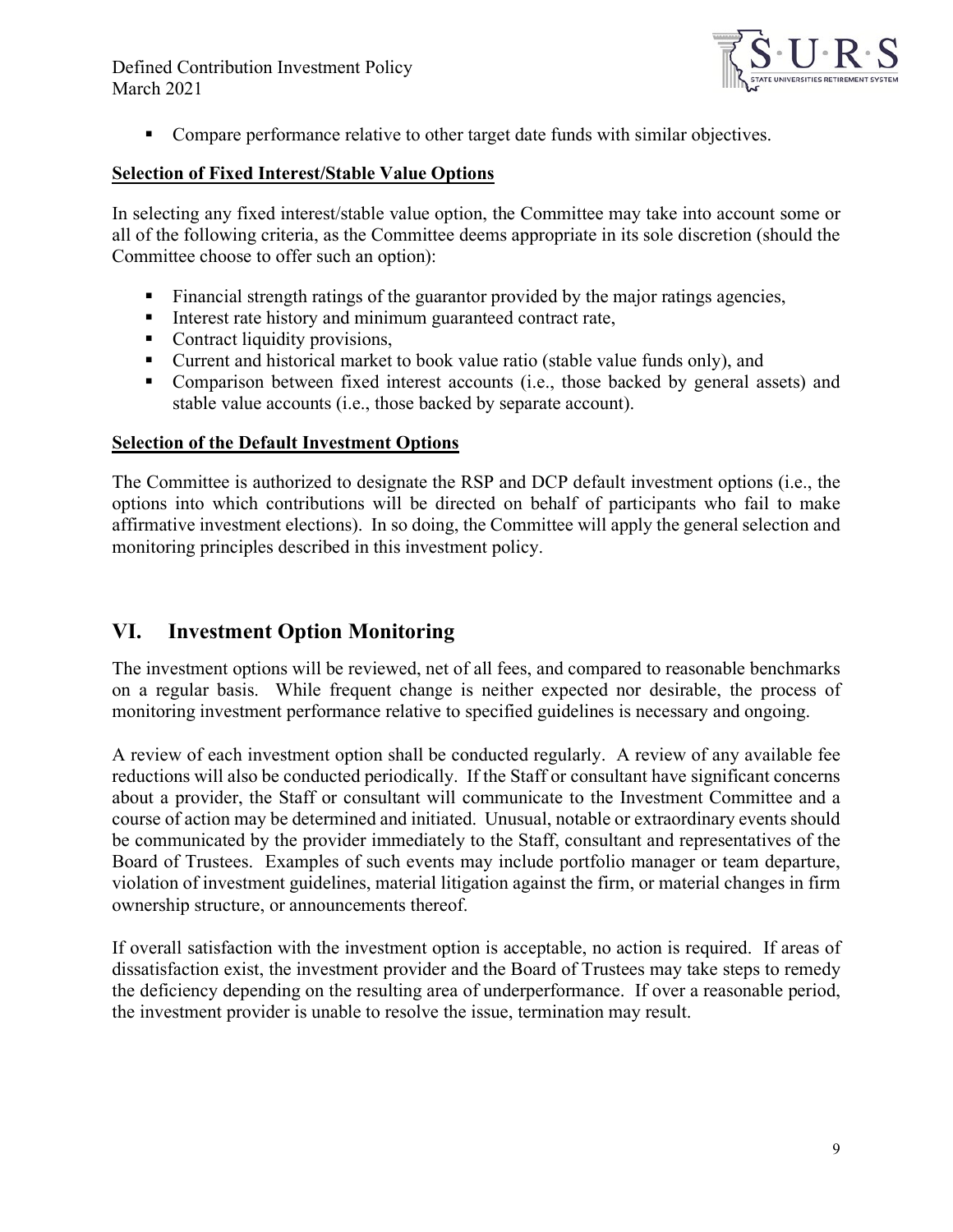

#### **Monitoring of the Investment Option(s)**

The Committee shall monitor the investment options as circumstances warrant. As part of its monitoring process, the Committee may consider the following:

| Criteria                   | <b>Measure</b>                       | Goal(s)                                                                                                  |
|----------------------------|--------------------------------------|----------------------------------------------------------------------------------------------------------|
| Performance                | • 3-year record<br>• 5-year record   | <b>•</b> reasonable vs. peer group and/or<br>benchmark                                                   |
| <b>Risk</b>                | • 3- or 5-year standard<br>deviation | <b>•</b> reasonable vs. peer group and/or<br><b>benchmark</b>                                            |
| Risk-adjusted performance  | • 3- or 5-year Sharpe ratio          | <b>•</b> reasonable vs. peer group and/or<br>benchmark                                                   |
| Expense ratios             | ■ Total expenses                     | • Consistent with peer group median                                                                      |
| Investment objective/style | • Style purity                       | • Option should maintain reasonable<br>correlation to appropriate benchmark as<br>evidenced by R-squared |

The Committee may, from time to time as warranted, modify these criteria and goals, or may consider other criteria and goals, all within the Committee's sole discretion as it deems appropriate.

#### **Monitoring of Target Date Funds**

The monitoring process may include, but is not limited to, the following steps:

- Review any significant changes (investment strategy, underlying assumptions or management changes) in the target date offering,
- Review the glide path to ensure the strategy chosen remains appropriate for participants and the manager is adhering to the investment process and performance objective,
- Review performance relative to custom benchmark, category averages, and other benchmarks,
- Review the underlying holdings of the target date offering, and
- Review qualitative factors (key personnel making asset allocation and investment decisions, manager's available resources and parent organization).

#### **Monitoring of Fixed Interest/Stable Value Option**

The Committee shall monitor any fixed interest/stable value option as frequently as circumstances warrant. As part of its monitoring process, the Committee may take into account some or all of the following criteria, as the Committee deems appropriate in its sole discretion:

- Financial strength ratings of the guarantor provided by the major ratings agencies;
- Current interest rates:
- Interest rate history and minimum guaranteed contract rate;
- Contract liquidity provisions; and
- Current market to book value ratio (stable value funds only).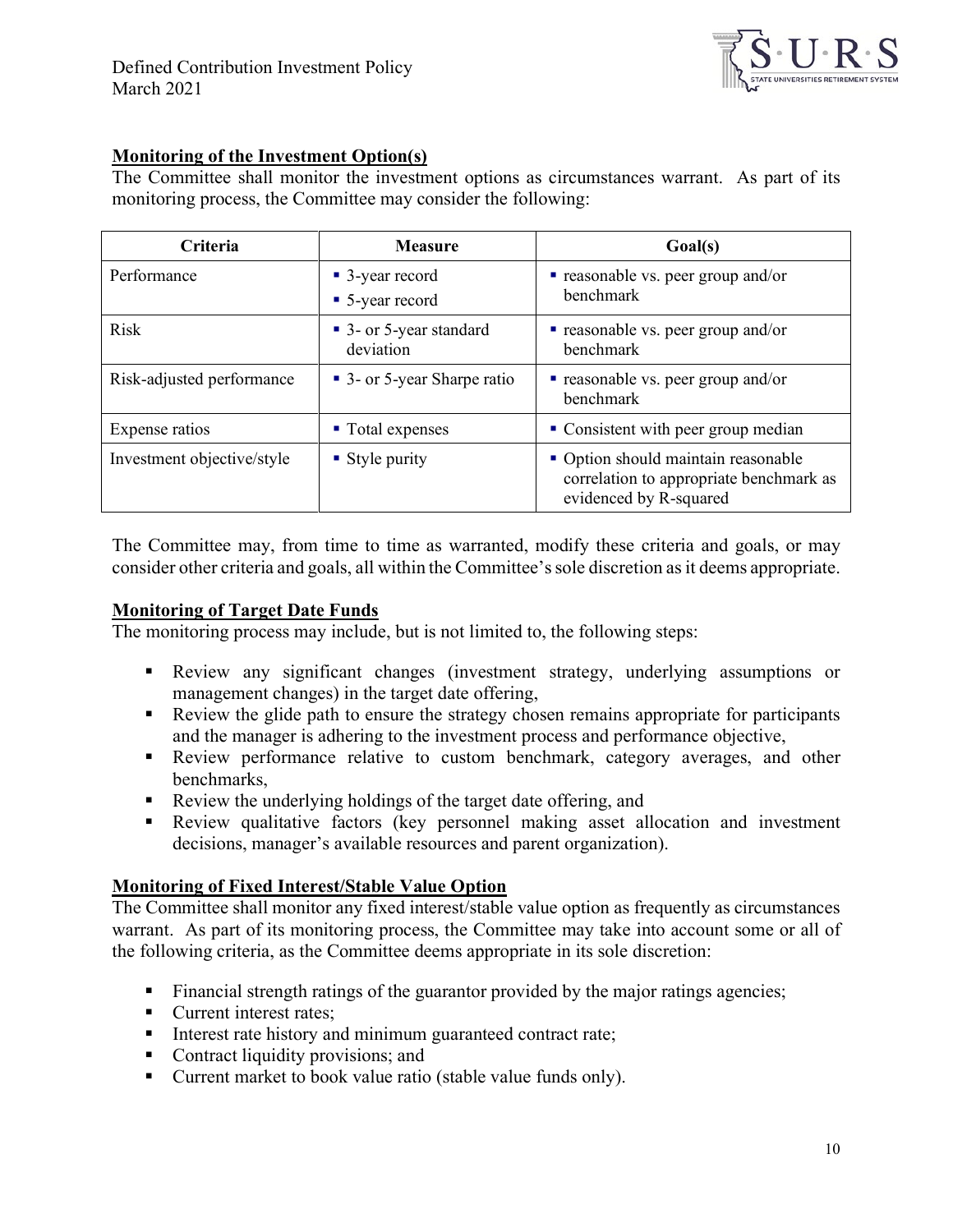

#### **Monitoring of the Default Investment Options**

The Committee will apply the general monitoring principles described in this investment policy.

# **VII. Investment Option Termination**

An investment option/provider should be considered for termination when the Staff and Board of Trustees has lost confidence in the investment option's/provider's ability to:

- Achieve performance and risk objectives as outlined in the fund's prospectus,
- Comply with investment guidelines,
- Comply with reporting requirements, or
- Maintain a stable organization and retain key relevant investment professionals.

If the investment option/provider has consistently failed to adhere to one or more of the above conditions, it is reasonable to presume a lack of adherence going forward. Failure to remedy the circumstances of unsatisfactory performance by the investment option/provider, within a reasonable time, shall be grounds for termination.

Before deciding to remove or substitute an investment option, however, and in light of its fiduciary responsibilities, the Committee may consider the following:

- The investment option's long-term investment performance on a rolling basis;
- Recent changes, such as investment option restructurings or management changes designed to correct deficiencies;
- The appropriateness or relevance of an investment option's stated peer group, since funds may be misclassified or poorly classified;
- The investment option's adherence to a stated investment style, whether or not that investment style has been in or out of favor;
- Unusual market circumstances or volatility;
- **Prospectus investment constraints, such as socially responsible mandates; and**
- The degree to which the investment option has reduced or controlled risk, which might constrain the investment option's ability to outperform other options.

It is the Board's intention to assure all interested parties that decisions made in carrying out these actions occur in an environment of full disclosure characterized by objective evaluation practices and proper documentation. The overriding consideration with respect to all decisions is that they shall be made solely in the best interest of RSP and DCP participants and beneficiaries and consistent with other legal requirements.

Prior to the termination decision, the primary and other relevant considerations shall be identified and described. An evaluation covering the quantitative and qualitative issues to be considered may be developed for each case and the relative importance of each evaluation area may be determined. Documentation regarding any such action may include, but is not limited to, the following items: